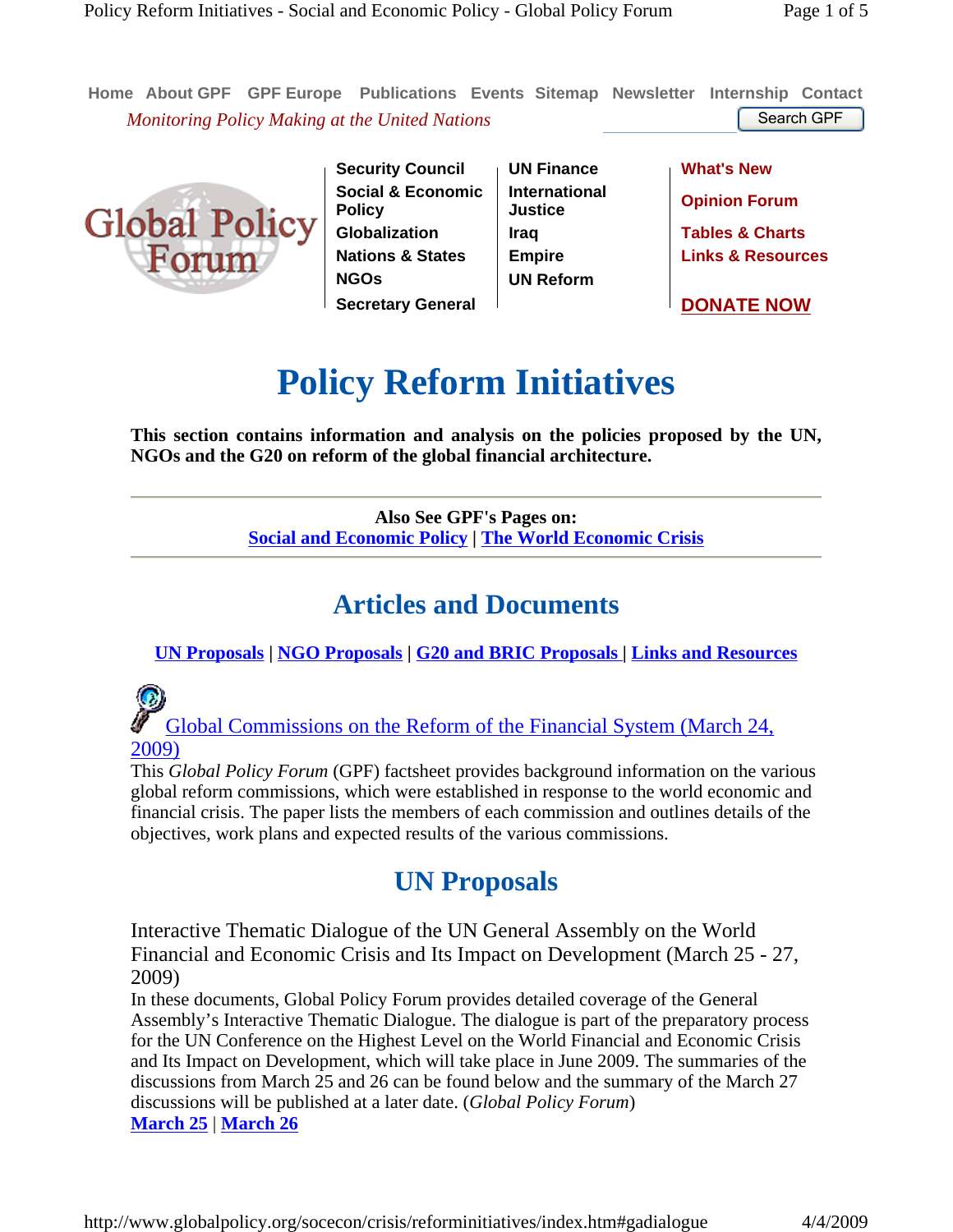Recommendations by the Commission of Experts of the President of the General Assembly on Reforms of the International Monetary and Financial System (March 19, 2009)

The recommendations outlined in this interim report will be presented at the General Assembly's interactive thematic dialogue on the world financial and economic crisis and its impact on development. The report offers immediate measures for global recovery, as well as an agenda for deeper systemic reforms and provides a wider set of ideas for discussion. (*United Nations*)

Commission of Experts of the President of the UN General Assembly on Reforms of the International Monetary and Financial System (January 19, 2009) This *Global Policy Forum* briefing paper lists the members of the Commission of Experts and outlines the scope of their work. Tasked to assess reform of the international financial system, the Commission will tackle the need for deep changes to the governance of the international financial architecture and assess the collapse of the financial sector, within the context of the interrelated food, energy and climate crises. The report identifies useful reference documents for the Commission's work, proposes a time framework for their upcoming meetings and offers recommendations for immediate action.

The First Meeting of the Commission of Experts of the President of the United Nations General Assembly on Reforms of the International Monetary and Financial System; Recommendations for Immediate Action (January 2009) The international economic crisis increases the inequalities between rich and poor countries. Developed countries can run a larger deficit to provide bail-outs and stimulate their economy. Developing countries, on the other hand, do not have the financial capacity to take such economic risks. In its recommendations, the Commission emphasizes the need for additional assistance to developing countries and urges rich countries to consider "the adverse consequences" that their policies might have on poor countries. (*United Nations*)

### **NGO Proposals**

Civil Society Consultation on the Work of the President of the UN General Assembly's Commission of Experts on Reforms of the International Monetary and Financial System (February 2009)

The Office of the President of the General Assembly invited all civil society organizations to contribute proposals on financial regulation, multilateral issues, macroeconomic issues, measures to address the crisis and reform of the global financial architecture. These proposals were compiled by the *UN Non-Governmental Liaison Service (NGLS)* from almost one hundred NGOs and presented in this report. Policymakers will consider the report in their preparation for the upcoming UN conference on the world financial and economic crisis. The NGOs insist that a truly global response to the crisis must place the UN at the center of reform proposals. They demand that solutions to the crisis must not be based on "saving" the failed system, but on "changing" it, through deep reform of international financial institutions and addressing the global imbalance and inequalities.

### **G20 and BRIC Proposals**

China Urges New Money Reserves to Replace Dollar (March 23, 2009)

http://www.globalpolicy.org/socecon/crisis/reforminitiatives/index.htm#gadialogue 4/4/2009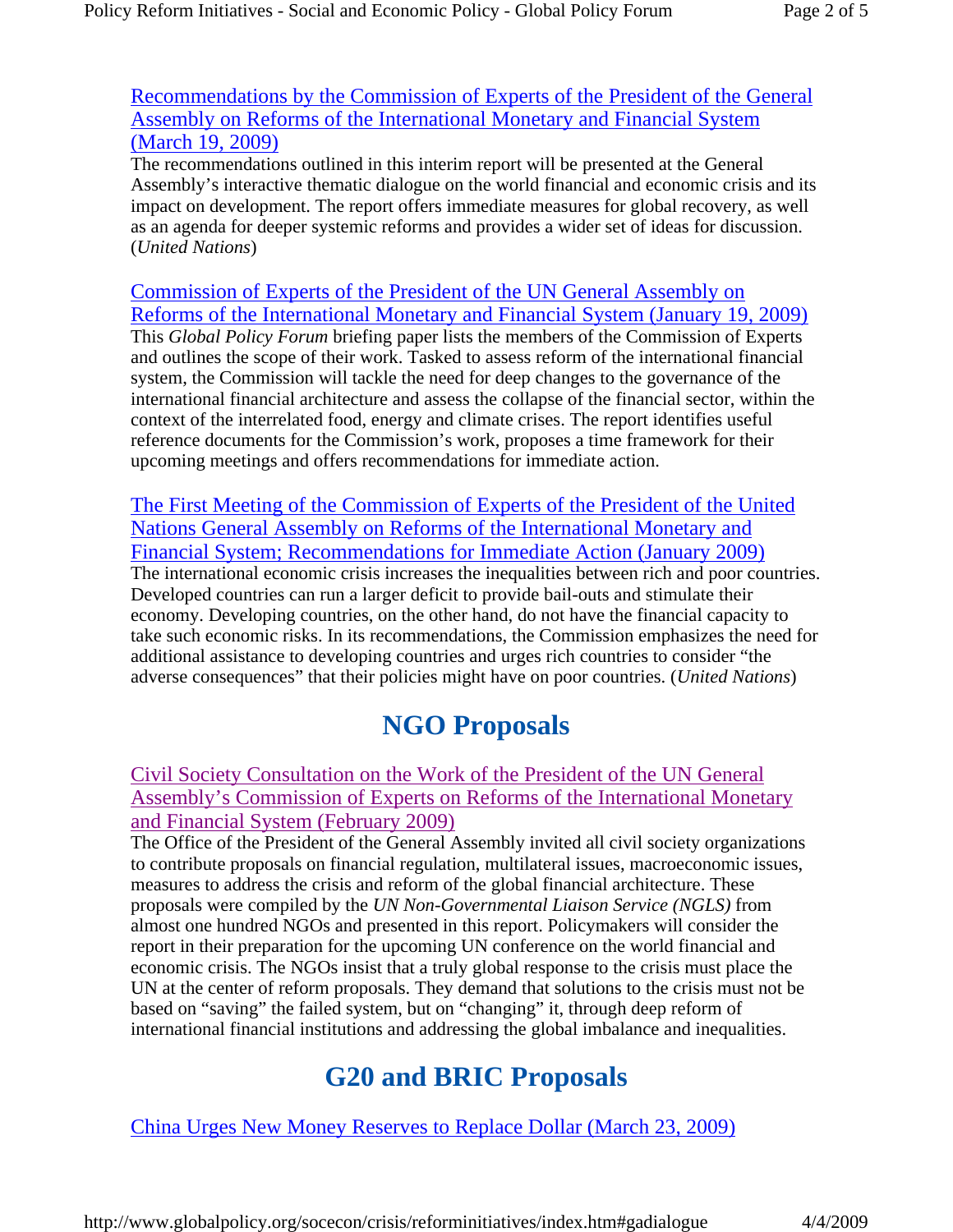Just one week before world leaders meet at the G20 to discuss reform of the global financial system, the governor of the People's Bank of China announced a bold proposal for a new international monetary system. Because China possesses enormous foreign reserves, amounting to almost USD\$2 trillion, the Chinese government calls for a new currency reserve system, controlled by the International Monetary Fund (IMF). The proposal suggests that expanding the role of the IMF's Special Drawing Rights (SDRs) could lead to the eventual creation of a centrally managed, autonomous international reserve currency. Such a strategy, aimed at achieving greater global economic stability, would require real commmitment and coordination. Are the G20 leaders ready for this? (*New York Times*)

#### BRIC Countries' Joint Communique (March 14, 2009)

In their first communique at a G20 finance ministers' meeting, BRIC countries (Brazil, Russia, India and China) demand a strengthening of global regulation and oversight, as well as better coordination of national and international regulation for all financial activities, including the "shadow banking system." BRICs call for fairer representation within the international financial bodies and emphasize that the International Monetary Fund (IMF) should better reflect economic weight. The BRIC countries draw attention the inadequacy of IMF resources propose new credit facilities and Special Drawing Rights (SDRs) based on "more flexible" conditionality arrangements. (*Reuters India*)

### G20 Finance Ministers' and Central Bank Governors' Communique (March 14, 2009)

Following their meeting in the UK, G20 finance ministers and central bank governors released the communique in preparation for the G20 Leaders' Summit in London in April. Proposed action includes restoration of global economic growth and the urgent need to increase International Monetary Fund (IMF) resources through extension of New Arrangements to Borrow (NAB). NAB involves a more conditional credit agreement than the issuance of Special Drawing Rights (SDRs) - an artificial 'basket' currency used by the IMF and its members. The communique emphasizes reform of the global financial system and strengthening international financial institutions, incorporating greater representation and reviewing the IMF quota. However, the reforms proposed fail to outline measures to tackle the deep, systemic root causes of the crisis. (*G20*)

### Progress Report on the Immediate Actions of the Washington Action Plan Prepared by the UK Chair of the G20 (March 14, 2009)

The details of the immediate actions to be taken by the G20 are in line with the Washington Action Plan. Objectives include: strengthening transparency and accountability, enhancing sound regulation, promoting integrity in financial markets and reinforcing international cooperation and international financial institutions. (*G20*)

### Preparation of the G20 Summit in London, 2 April 2009 (January 22, 2009)

At the Group of Twenty (G20) summit in Washington in 2008, world leaders discussed how to strengthen financial markets and regulate regimes, to tackle the global financial crisis. This paper summarizes the final declaration from Washington and outlines the preparatory work for the next G20 summit in London in April 2009, identifying the key markers in the G20 calendar for 2009/2010. Major objectives of the 2009 summit include regaining confidence in the financial markets, building upon the benefits of open financial markets and reducing risk, to avoid future financial crises. (*Global Policy Forum*)

Declaration: Summit on Financial Markets and the World Economy (November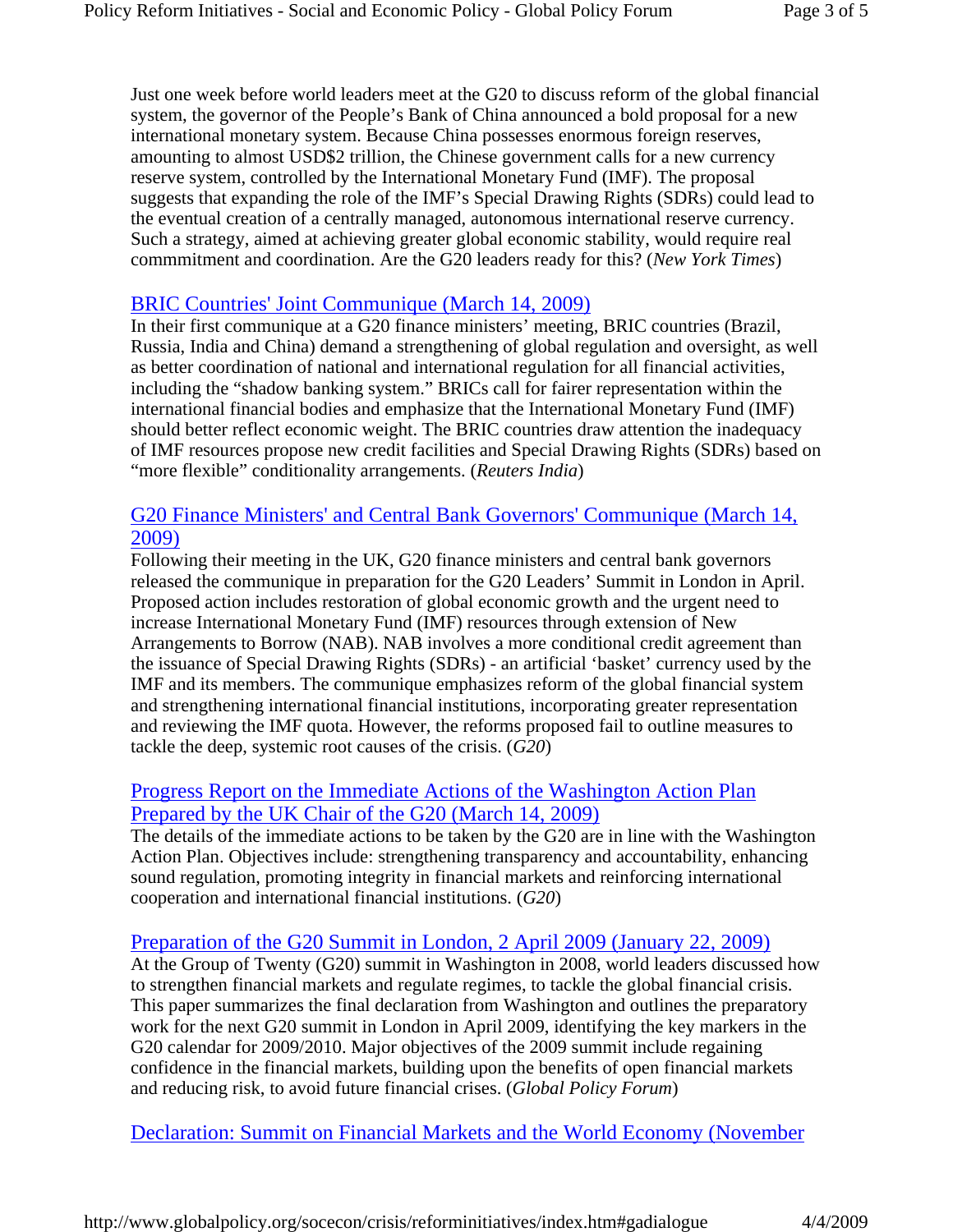### 15, 2008)

This statement from the G20 meeting on the Financial Markets and the World Economy marks merely a small step in the direction of restructuring the global financial architecture. The document discusses the root causes of the current crisis and action to be taken, emphasizing the need to strengthen transparency and accountability, manage risk, enhance regulation, and reform international financial institutions through multilateral cooperation. But the statement avoids establishing clear guidelines for the group's plan of action. (*G20*)

### **Links and Resources**

### Rethinking Finance

Set up by an international group of civil society organisations, this new website offers fresh analysis and alternative ideas on the future of the global financial and economic system. It provides information about, and comments on civil society's latest events and activities, in their work to achieve fundamental change.

#### The G20

Contains comprehensive information about the Group of Twenty and posts official G20 documents and statements.

### The London G20 Summit 2009

The London Summit brings together the world leaders from the G20, and representatives of international financial institutions. This official site provides indepth information on the aims of the Summit and follows developments made on the work to restore financial stability and stimulate global economic growth.

### The Commission of Experts of the President of the UN General Assembly on Reforms of the International Monetary and Financial System

This page provides information about the panel of experts commissioned by the President of the United Nations General Assembly to discuss reform of the global financial architecture. The site documents the panel's meetings and reports.

### UN Financing for Development

Following the progress of UN international conferences on financing for development, this page includes information on the agreements and commitments reached at the Monterrey conference in 2002 and the follow-up, review meeting in Doha in 2008.

### The UN Non-Governmental Liaison Service (UN-NGLS)

The Office of the President of the General Assembly assigned the NGLS to consult with civil society groups on reforms of the international monetary and financial system. This site reports on the preparation of the UN conference on the world financial and economic crisis, as well as other issues concerning constructive relations between the UN and civil society organizations.

### Rethinking Bretton Woods (RBW)

Based at the Center of Concern, the Rethinking Bretton Woods project promotes reform of the international financial institutions. The website offers analysis on linkages with trade and finance, root causes of debt, global economic and social governance and human rights in international economic policy.